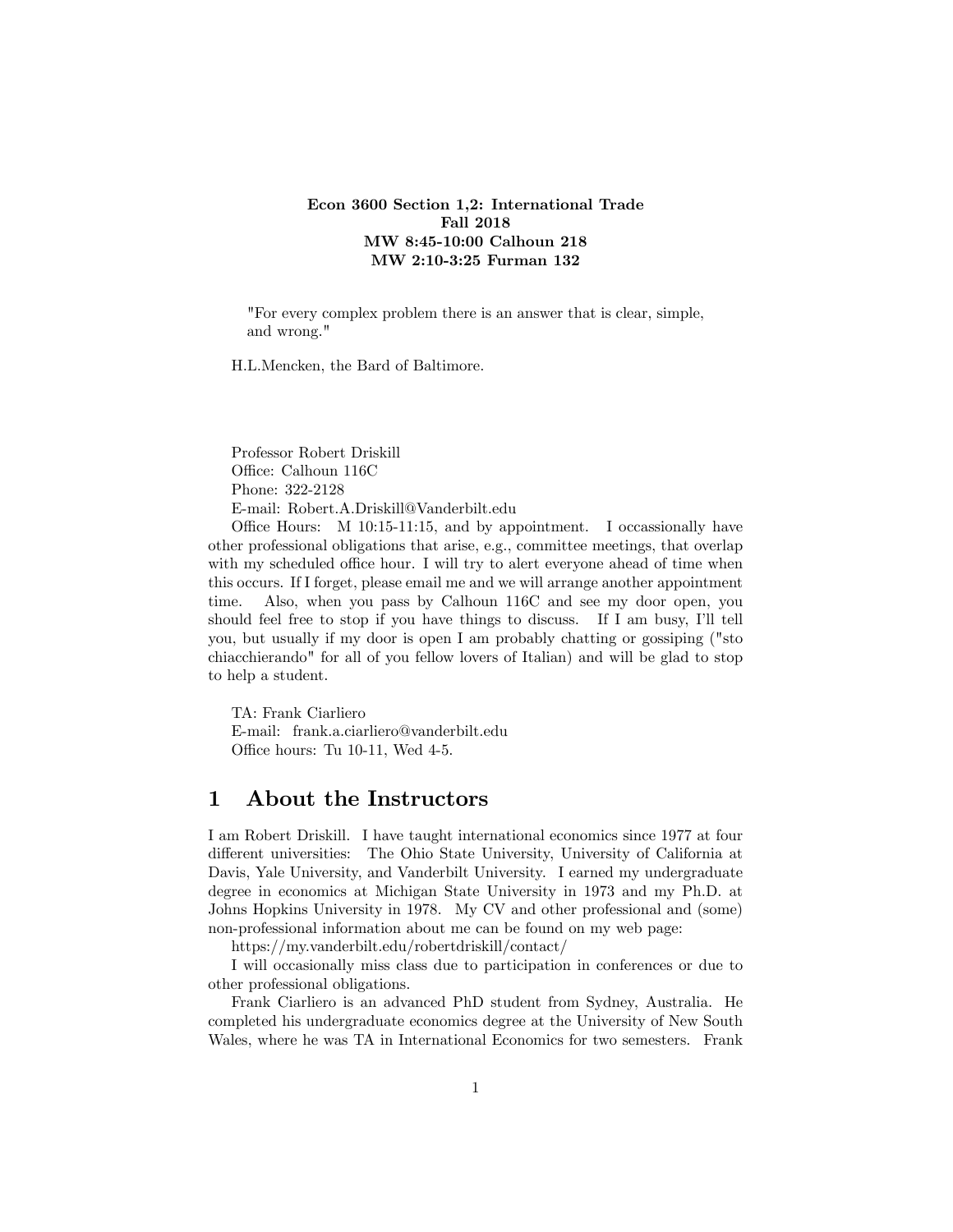has been the TA for this course in the past, and has been the instructor of record for his own Intermediate Macroeconomics course; in many ways, he is as much a co-instructor as a TA.

## 2 Prerequisites

The prerequisite for Econ 3600 is Econ 3010 (Int. Micro). You should not enroll in 3600 without having taken and passed 3010. And a word of warning: if you did not like Intermediate Micro, and if you do not like equations and graphs, you will probably not like this course as it is taught by me.

## 3 Texts

Campus Copy sells a manuscript that I am writing with Professor Crucini. Professor Crucini and I decided it wasn't fair to subject Vanderbilt students to the textbooks that aim for a less-capable group of students, so we are writing our own.

The advantages: it is relatively cheap, and it is designed for Vanderbilt students. The disadvantages are that it still a manuscript and has typos, editing remarks interspersed in the text, and is slightly dated in some of its examples.

We will refer to this manuscript as "CD," as in "readings for Monday: CD pp. 1-37."

# 4 Course Objectives and (my) teaching philosophy

Different people have different objectives for this course. You, the student, may have particular objectives. Your parents may have objectives for you (that may differ from your own). My fellow economists may have expectations about what a student of international trade should know. As for me, as your instructor, my overarching objectives for this course are to have students understand the perspective of the economics profession on the challenges and opportunities that arise for sovereign nations from their participation in the global economy.

It may help to have in our minds a picture of what we mean by understanding. John Holt has an excellent description:

"I feel I understand something if I can do some, at least, of the following: ( 1 ) state it in my own words; ( 2 ) give examples of it; ( 3 ) recognize it in various guises and circumstances; ( 4 ) see connections between it and other facts or ideas; ( 5 ) make use of it in various ways; ( 6 ) foresee some of its consequences; ( 7 ) state its opposite or converse. This list is only a beginning ; but it may help us in the future to find out what our students really know as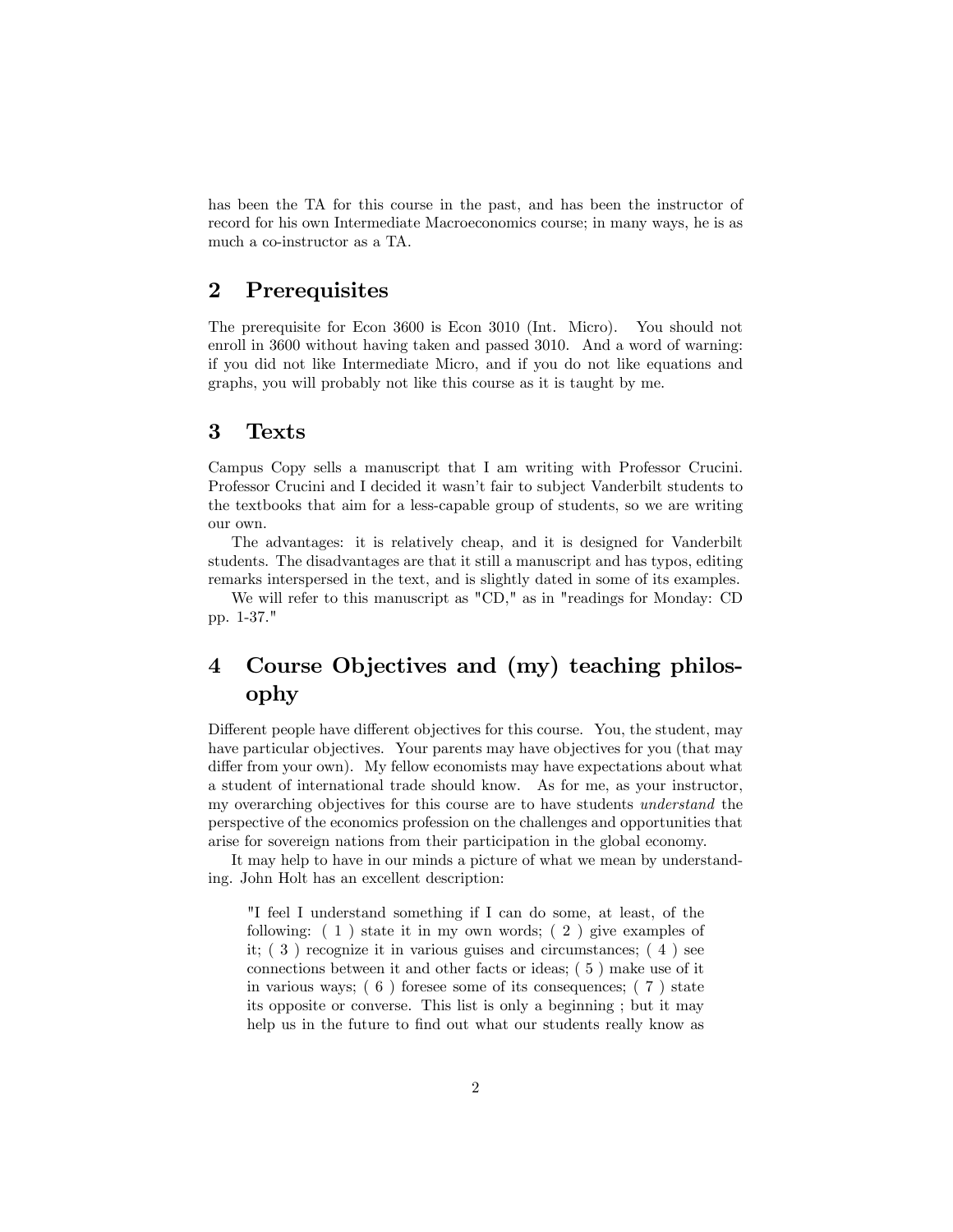opposed to what they can give the appearance of knowing, their real learning as opposed to their apparent learning."

Holt, John. How Children Fail (Kindle Locations 1713-1717). Unknown. Kindle Edition.

To develop understanding requires students to develop mastery of the major paradigms used by economists to organize thought about economic relationships involving economic entities located in different sovereign nations. To develop (and exhibit) mastery, the time-tested technique in economics is to have students work problems. We have you do this. But we will make sure you can explain how you solved problems, and explain the point of each exercise.

I also aim to enhance your ability to think critically about non-academic writings and presentations about international economic issues. To think critically means to use cohesive and logical reasoning patterns that lead to careful and deliberate decisions of whether to accept, reject, or suspend judgment about the issues in question. In brief, I aim to enhance your ability to use and evaluate arguments.

Analyzing arguments ("the giving of reasons," "one or more statements that are used to provide support for a conclusion") means evaluating their assumptions and premises and evaluating the logical steps taken to link them to a conclusion. To enhance your abilities in this dimension, we both model how economists create arguments, and ask you to create some, especially in terms of your group project (see below).

This course also aims to reinforce and deepen understanding of basic economic principles. The study of economics is sometimes thought of as progress up a spiral circular staircase. At a few compass headings on the circle within which sits the staircase, one finds those few key principles that inform economic thinking: opportunity cost, the distinction between "real" and nominal prices and quantities, the importance of incentives in models of economic behavior, a focus on individual behavior as the foundation for understanding the behavior of more complex entities such as Örms, or societies, and a few more, depending on each economist's preferences, e.g., "thinking at the margin." But at each of those compass headings, at different levels of the staircase a student learns new applications that also serve to deepen understanding (see points (2) through (5) in Holt's above list).

## 5 Class Policies

#### 5.1 Attendance

I view learning as a cooperative venture, and believe students have responsibilities to the class. Students discharge these responsibilities by asking questions, adding their own perspective to discussions, and by being attentive and not disruptive in class. Sleeping, surfing the net, reading your E-mail, or text messaging is disruptive.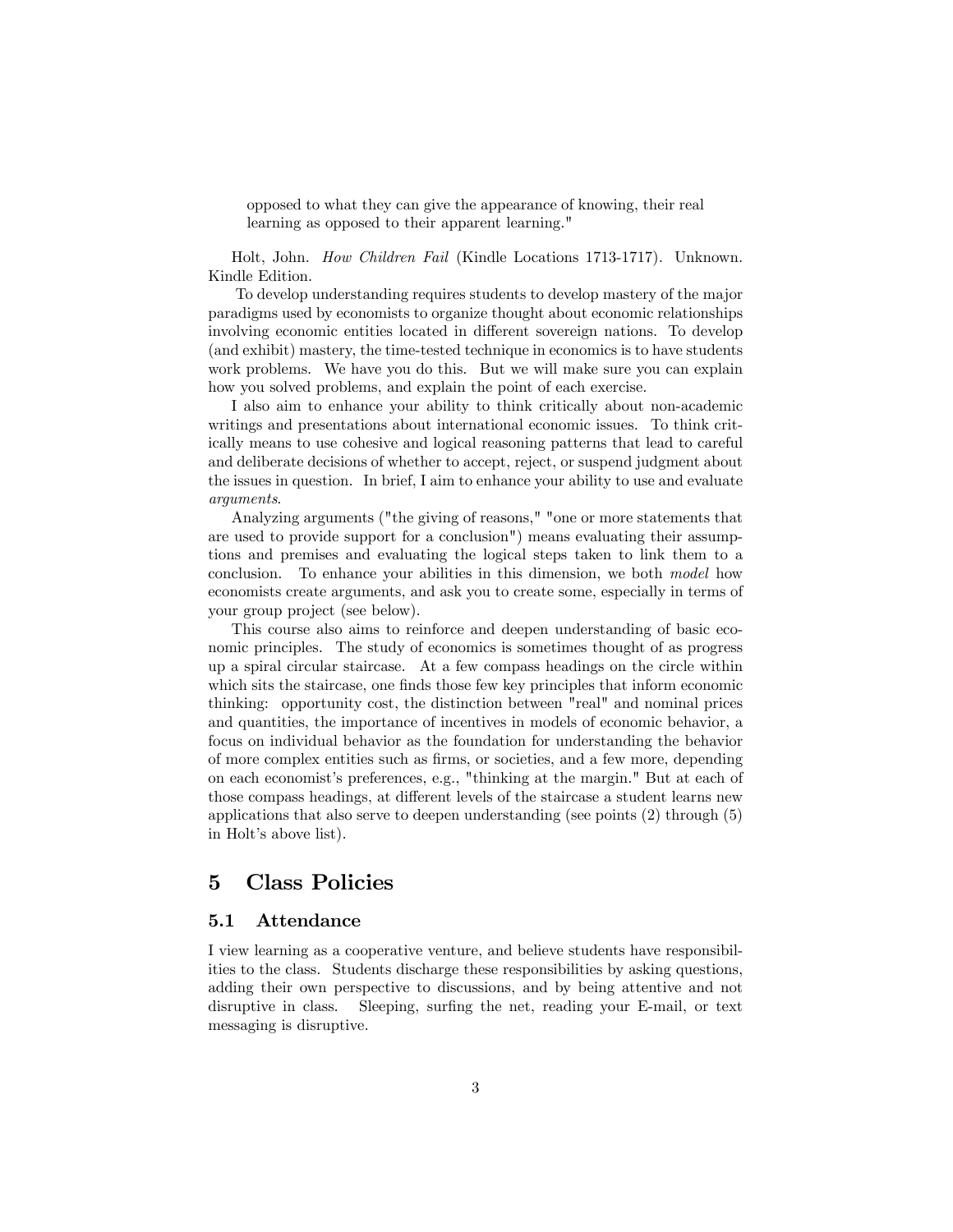In one sense, attendance is not mandatory–we're not in high school–but I have organized the class as best I can to make it difficult to do well without joining in the classroom experience. And see this from the Undergraduate Catalogue:

Students are expected to attend all scheduled meetings of classes in which they are enrolled; they have an obligation to contribute to the academic performance of all students by full participation in the work of each class. At the beginning of the semester, instructors explain the policy regarding absences in each of their classes, and thereafter they report to the Office of the Dean of the College of Arts and Science the name of any student whose achievement in a course is being adversely affected by excessive absences. In such cases the dean, in consultation with the instructor, takes appropriate action, which may include dropping the student from the class; students dropped after the deadline for withdrawal (see Period for Withdrawal) receive the grade F. Class attendance may be specified as a factor in determining the Önal grade in a course, and it cannot fail to influence the grade even when it is not considered explicitly.

In particular, we will spend some class time working in groups. This work will comprise a portion of your grade. If you cannot be a part of your group on a regular basis, you will be dropped from group work, and will receive zero points for this part of your grade.

Furthermore, part of your grade depends on a group project. If you do not attend regularly, I will not allow you to be part of a group: it would be unfair to the group to be saddled with an unreliable member. Hence, you will receive zero points for this part of your grade as well. And I view the classroom as a group project itself, and will make grading adjustments to the grade for group work accordingly.

What constitutes regular attendance? My perspective on this concept is much like the perspective of Justice Potter Stewart on pornography: he couldn't define it, but he knew it when he saw it. This is to say that I know that people will get sick, have relatives die, and have job interviews. But, as James Bond noted, a few episodes might be happenstance, a few more might be coincidence, but there is a certain point at which we can be sure this is enemy action. To avoid having your lack of attendance viewed by me as either strategic or simple laziness rather than necessary and unavoidable, make sure you communicate with me about your individual circumstances.

Of course, if you must miss class because you are representing Vanderbilt in some activity such as a sports team, or the debate team, or any other endeavor that you the student and I the instructor agree represents the University, this is acceptable and we will work with you to make sure you can succeed in this class.

Finally, I write recommendation letters for many of my good students. I expect good students to read a good national or international newspaper and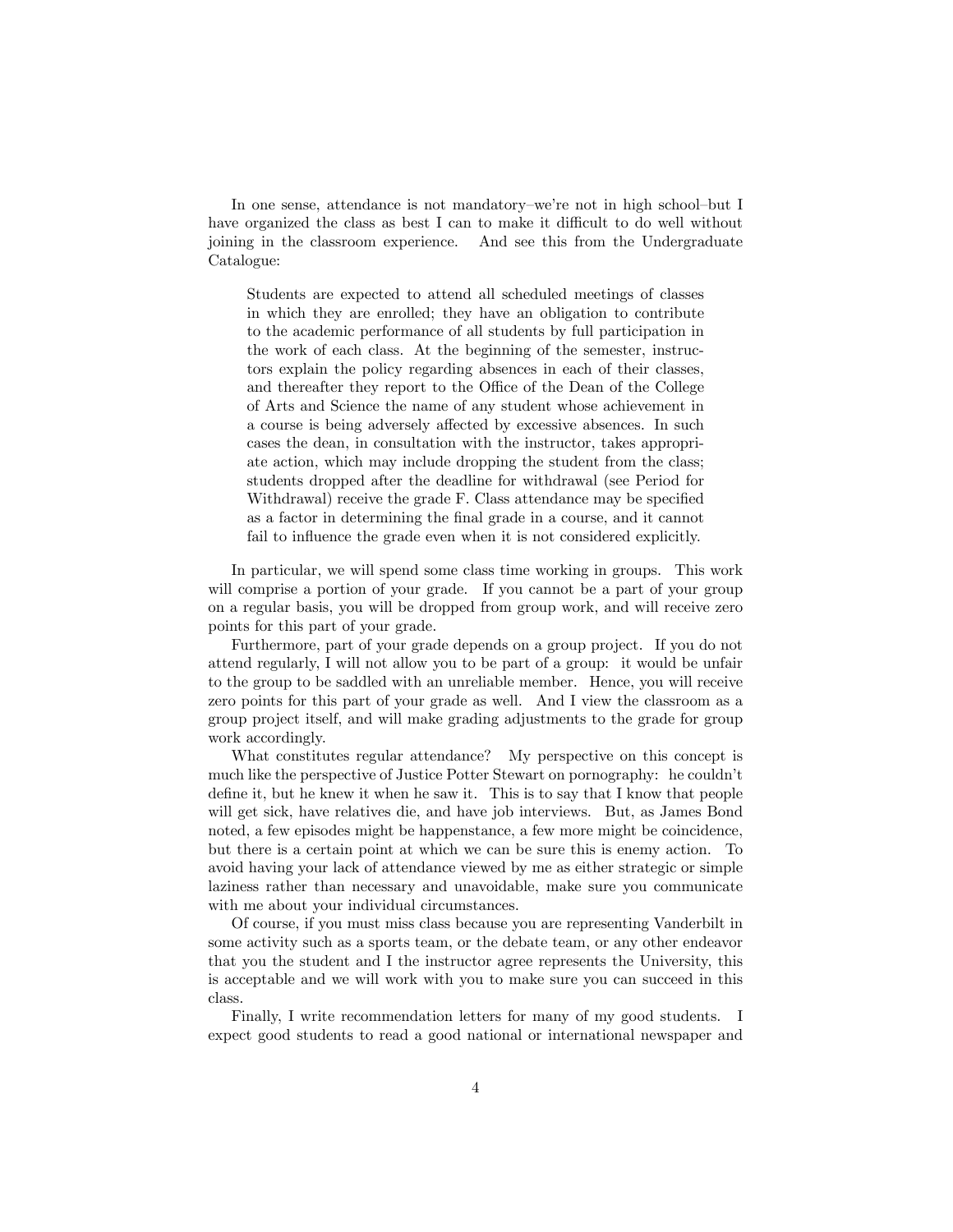to initiate and participate in discussions based on current events found in these newspapers. If you are not in class, you can't participate. If you don't participate, youíre not the type of student for whom I feel comfortable writing recommendation letters.

## 5.2 Watch Synchronization

We will synchronize our watches the first day. After that, latecomers to class will get to atone for their irresponsibility by being afforded special opportunities for classroom participation.

#### 5.3 Electronic gadgets

Turn them off before class. If you take notes on your laptop, feel free to do so, but, as noted, refrain from distracting fellow students by checking E-mail, shopping online, and so forth and so on.

## 6 What to Expect

To get the most benefit from this course, the average student should expect to spend between six (6) and ten (10) hours per week outside the classroom. Vanderbilt students are bright and well prepared, and this course is designed to challenge them. Math, especially algebra and including calculus, will be used heavily at times. Individual students may be called upon to answer questions and present material at the board.

Because one of my objectives is to deepen and reinforce your understanding of basic economic principles, I occasionally digress from the planned syllabus when what I think are interesting opportunities arise that provide a springboard for discussion of important economic ideas. As a consequence, I may not cover the entire syllabus. If you are the type of student who feels cheated if the instructor does not cover the entire syllabus, this class may not be for you.

There are two more noteworthy aspects of this course. First, during the first part of the course, some class time will be devoted to students working in groups on problems and assignments. Part of this work will include having a representative of the group (chosen by me) present the group's solution. The incentive here is to make sure that all group members have an incentive to make sure everyone in the group is an active participant.

Second, a significant portion of your grade will depend on a group project. We will form groups and pick at least tentative topics at around the end of one month of class. By then, people will have had a chance to work with a variety of people, thus allowing them to form some preferences about which class members they may or may not want to be part of their project group. To the extent I can, I will honor these preferences.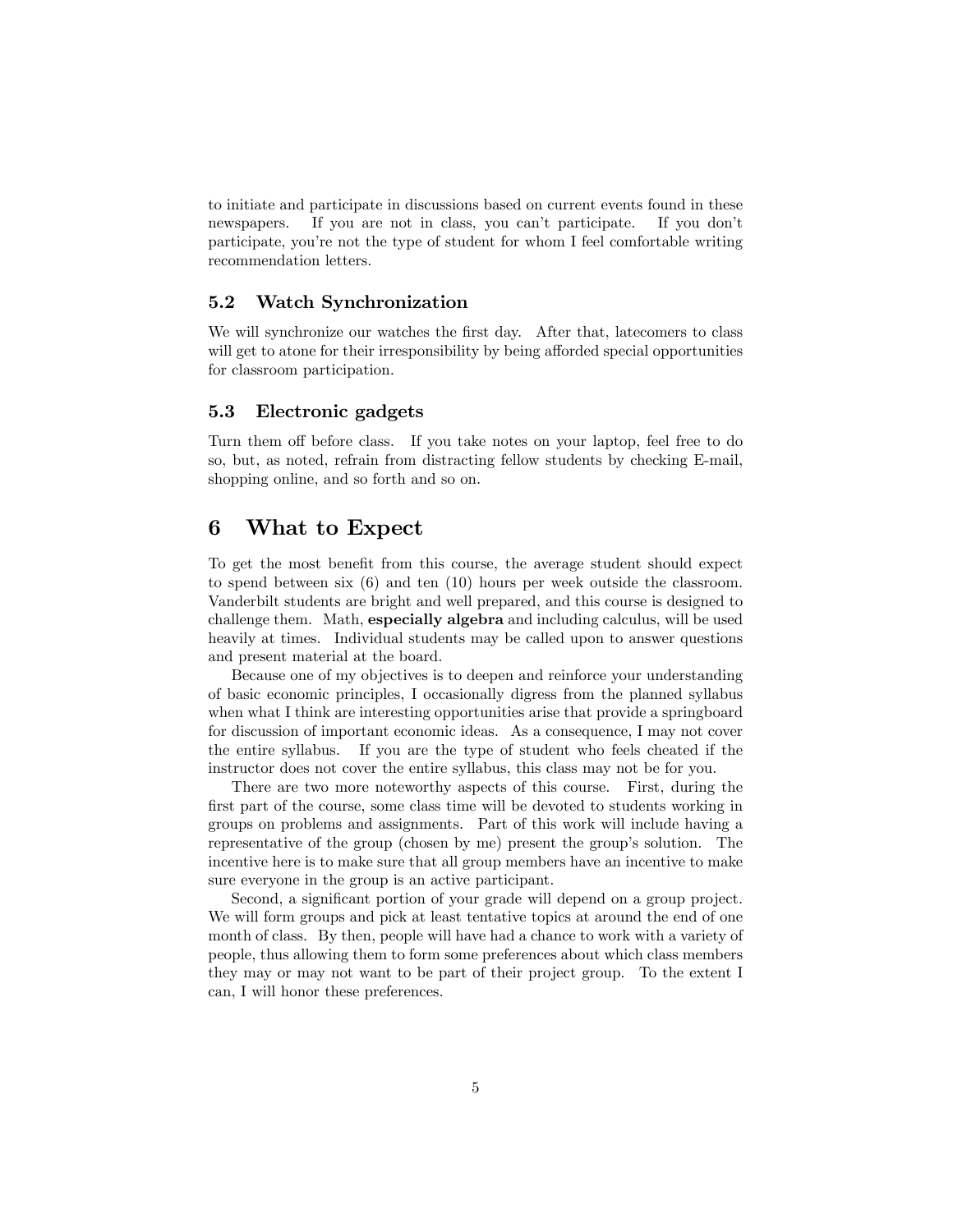# 7 Grading Procedure

There are four grade components.

## 7.1 Group project: 25% (250 points)

You will work as a member of a group  $(2-5$  members, depending on class size) on a policy-related project. Your group will have some (but not complete) flexibility in choosing a topic and a format. The task will be to present an analysis of a trade policy topic. Part of the job is choosing a hypothetical audience that is not composed of only economists. This forces you to convey information that you cannot assume is known as would be the case if you simply wrote a report for, say, me. For example, you might imagine you are writing a briefing paper for a boss, such as Congressperson Cooper from Nashville, who needs to be prepared to face his constituents in a town meeting at which he must explain his vote in favor of some trade agreement. Or perhaps your boss is a politician preparing to present a speech on what if anything Congress should do to either support or curtail the Trump Administrations myriad trade proposals.

One feature of this assignment is that your choice of audience should be predicated on the topic at hand. For example, many years ago, Congressman Cooper had been criticized by a Mid-Tennessee union for his vote supporting CAFTA (Central American Free Trade Agreement). This would have made your job of briefing him more interesting because you would have known he would have faced a hostile audience.

As in the preceding example of preparing Congressman Cooper for a meeting, you are free to imagine yourself in the past. You might, for example, use the debate that surrounded NAFTA as a policy around which to organize your project. Or you might organize your project around the Smoot-Hawley tariff.

The format for the presentation of this analysis can be something like a briefing for a boss, or a newspaper series on a trade policy issue of importance to the newspaper's readers, or an article for a serious periodical such as Foreign Affairs or Atlantic Monthly.

Your group will give a short presentation of its project towards the end of the semester. The grade for the project will depend upon, among other things, how well course concepts are related to the policy issue, how well relevant data is brought to bear, and how clear and concise are the written and oral parts. We will talk more in class about potential topics and about the grading criterion for these projects.

## 7.2 Assignments: 20% (200 points)

There will be a series of assignments during the semester, some in-class and some take-home. Evaluation of some of these assignments may take the form of an oral examination (in front of the class) on the work.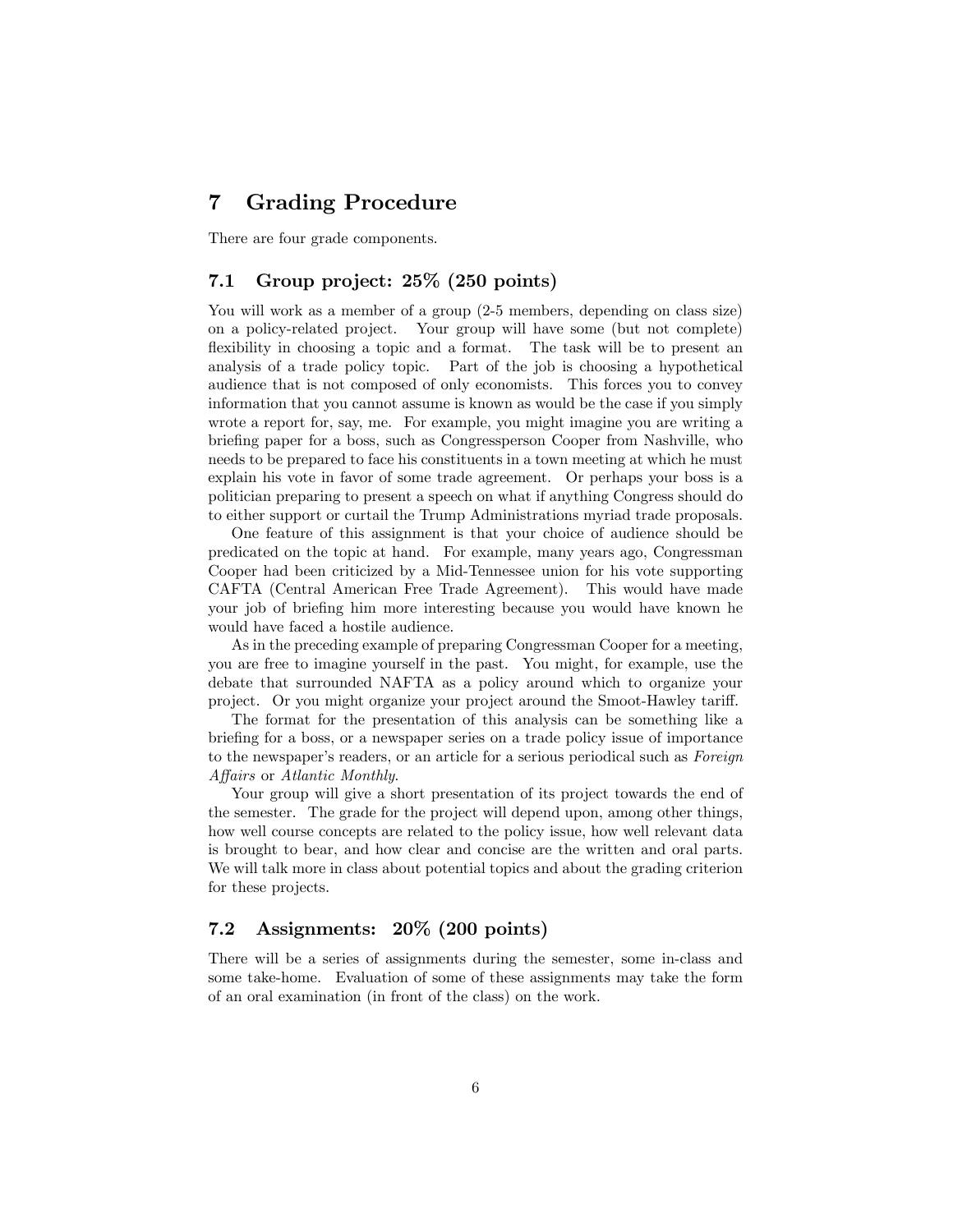## 7.3 In-class exams: 45% (150 points and 300 points)

There will be two exams (worth 15% and 30% of your total grade, respectively). The first will be around the last week of September and the second will be around the Örst or second week of November. The exact dates will depend on progress through material in class, but will be announced at least a week in advance.

## 7.4 Final report: 10% (100 points)

You will turn in a short critique of all of the presentations other than your own.

### 7.5 Procedure

We calculate total points for all the sub-categories, e.g., a student may have gotten 208 out of thepossible 250 points for the group project, 200 out of 200 possible points for homework assignments, 400 out of 450 possible points for the two exams, and 80 out of the possible 100 points for the final report. Out of 1000 possible points, this student will have earned 900 total points. We then look at the grade distribution over all students, and look for "break points" to help us make decisions on "A," "A-," "B," and so forth.

## 8 Key concepts

## 8.1 Miller Time

This concept is based on an old beer commercial. The essence of the commercial is described as follows:

It's Miller Time

During much of the 1950s and '60s, advertising agencies that handled beer accounts were saddled with a unique dilemma. The average beer drinker (the guy who was unflatteringly dubbed "Joe Six-Pack" by beer marketers), perceived little difference between one domestic brand of beer and another. ...

Television, of course, would be Miller's primary means of assault. TV spots for Miller High Life bore a strikingly similar look and feel to Philip Morris' venerable Marlboro Man commercials. The new ads invariably depicted tough and rugged he-men drinking Miller Beernot because they enjoyed its delicate balance of flavors, not because they fancied the easy-to-open bottle, but because they worked hard all day and, dammit, now it was Miller Time.

The "you earned it" theme was a complete departure from the tired old claims of two decades worth of beer commercials.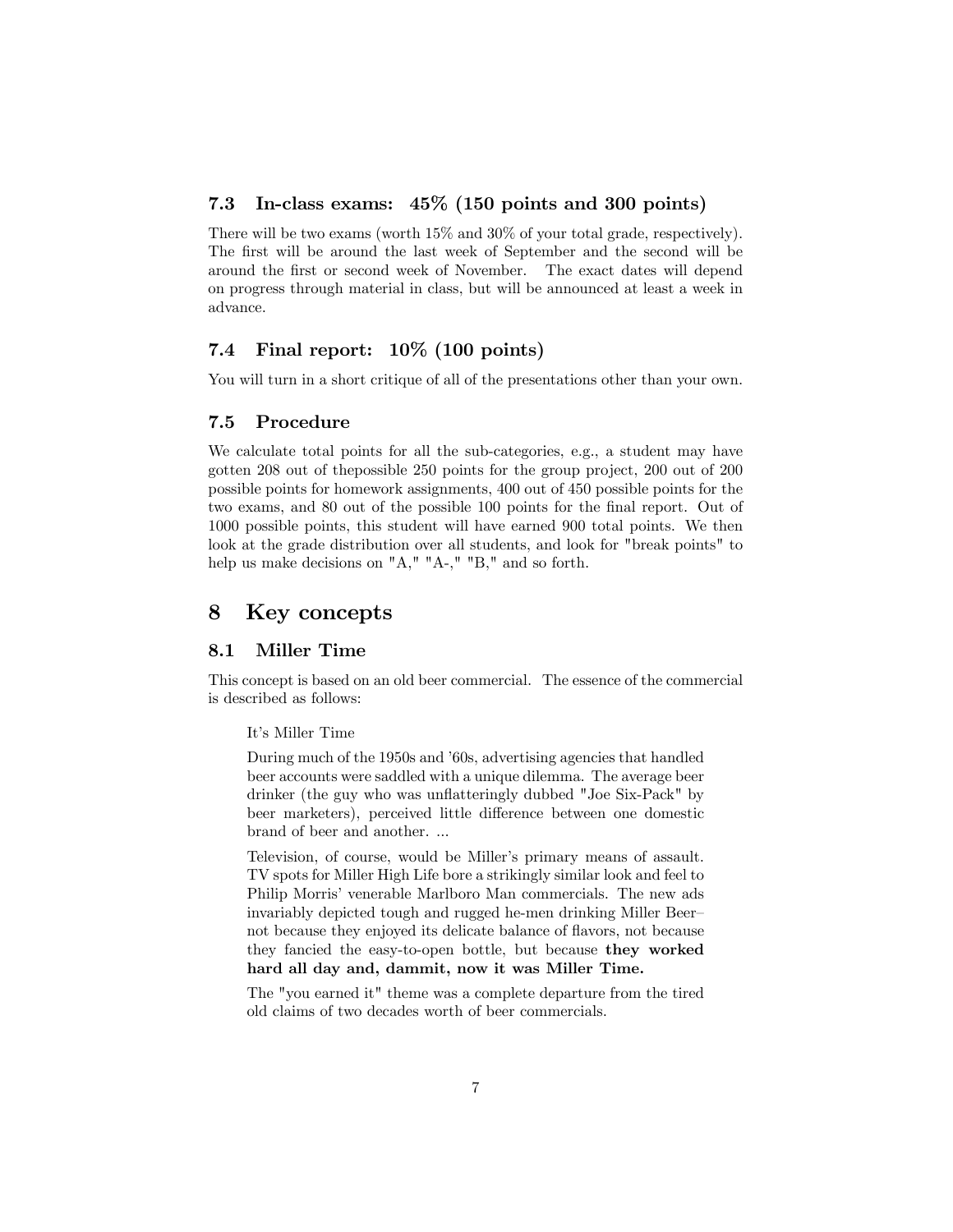(excerpted from "Beer and Television: Perfectly Tuned In," by Carl H. Miller, in All About Beer, bold print mine, not his).

For an example:

http://www.youtube.com/watch?v=Vj-lYM5GCQg or

http://www.youtube.com/watch?v=Vg7z4bg4zMA

The study of international economics provides you with opportunities to work hard as you learn and master some of the more challenging models you will encounter in undergraduate economic classes. Miller time occurs when the hardest part of this work is done and all that is left is to collect the payoff in terms of knowledge and understanding. Sadly, it does not mean that we as a class are going to share together a cold one.

### 8.2 "Joe Six-Pack"

See above. Also see Greg Mankiwís NYTimes article on March 16, 2008. The key paragraph:

"No issue divides economists and mere Muggles more than the debate over globalization and international trade. Where the high priests of the dismal science see opportunity through the magic of the market's invisible hand, Joe Sixpack sees a threat to his livelihood."

http://www.nytimes.com/2008/03/16/business/16view.html?\_r=2&adxnnl=1&oref=slogin&adxnnlx=121 74NKwB9+mjZFJXw1uG/CDw&oref=slogin

## 8.3 Sunday school versus worship service

In churches in the United States (especially Protestant Christian denominations), there are frequently two opportunities available: a worship service, during which the pastor does most of the work, and Sunday school, during which attendees are expected to join in and contribute. Both of course have their place. The big advantage of the worship service is that if you are so inclined you can wear your Homer Simpson goggles that have open eyeballs painted on them so that you can sleep while looking awake.

This is why we try to have "Sunday school" experiences interspersed with "worship."

# 9 Course outline (tentative)

No dates are "written in stone." Iíve built in time for catch-up in case we fall behind schedule. The readings listed for a particular day are for the topic that is to be taken up the next class.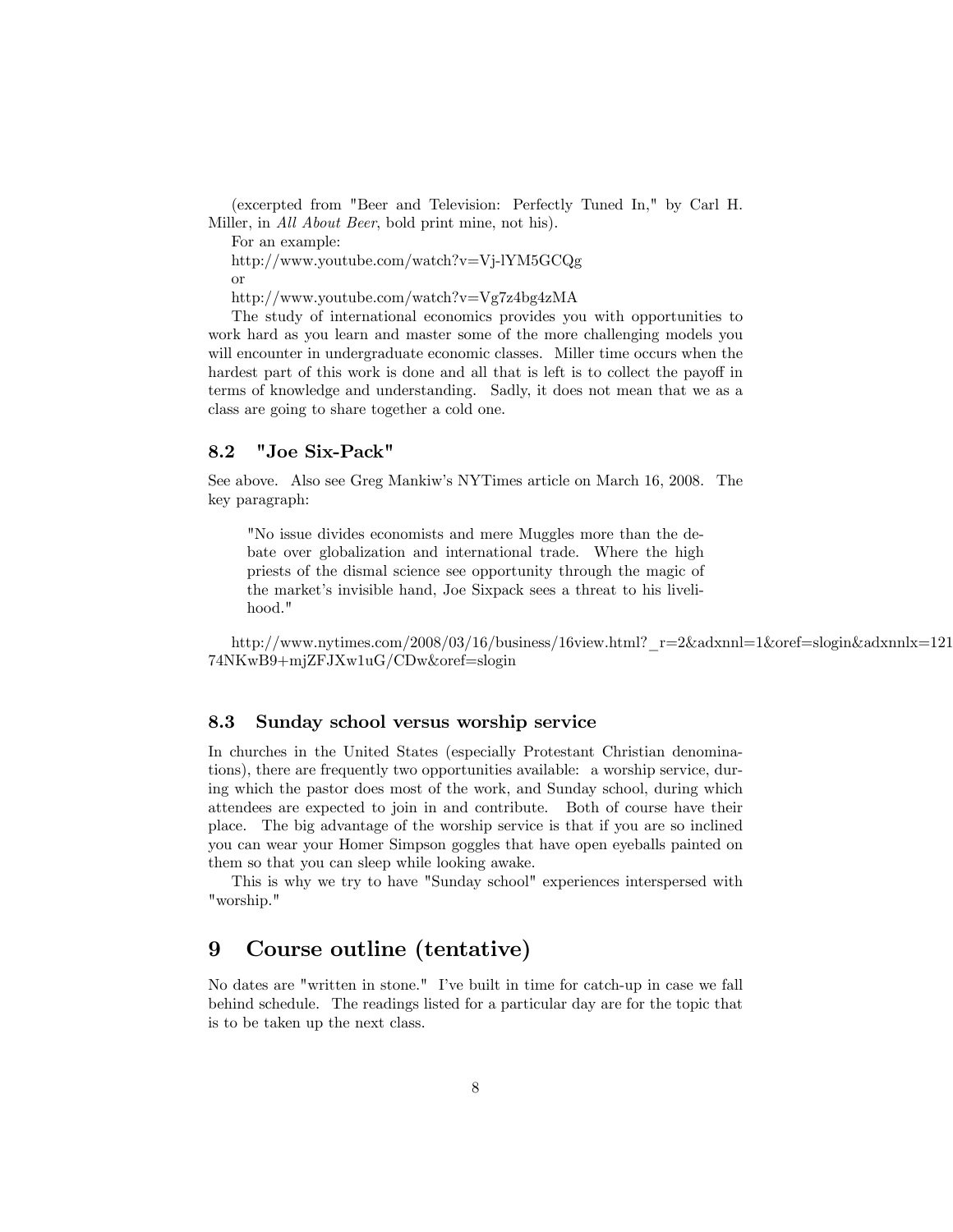#### Week 1: August 22

#### Class 1

Course organization; what to expect; Budget constraints.

Readings for Monday Aug. 27: CD 1-37 ("Challenges and opportunities  $\ldots$  , "The economist's perspective;" (estimate of two (2) to two-and-a-half  $(2\frac{1}{2})$ hours); CD 75-85 (up to section 18.4.2; estimate one (1) hour).

Readings for Wednesday Aug. 29: CD 85-117, aka "GE Theory: a two-agent economy," from 18.4.2 to end (estimate three (3) to three-and-a-half  $(3\frac{1}{2}$  hours).

Want or need a refresher on the math we use in this class? Read "Math and Calc Review" on Brightspace.

Want or need a refresher on economic models? Read CD 39-72, "The formal structure of economic models."

#### Week 2 : August 27-29

### Class 2

Monday: Themes and questions; overview; economics as a "dense web of interrelated ideas;" economic models; budget constraints.

Class 3

Wednesday: Endowment Economy, aka "GE Theory: a two-agent economy.".

Readings for Mon. Sept. 3 and Wed. Sept. 5: CD 119-140.

#### Week 3: Sept. 3-5

Class 4

Monday: EE examples; Edgeworth Box, Walras' Law; group formation Class 5

Wednesday: Arbitrage, pattern of trade.

Note: readings are for week of Sept 17-19

Readings for Monday Sept. 17: CD 141-150 ("Gains" from trade);

Readings for Wednesday Sept. 19: CD 151-159 ("Chapter 5: Introducing the basic trade instruments: tariffs and quotas").

#### Week 4: Sept. 10-12

Class 6 Monday: Review Class 7

#### Quiz

### Week 5: Sept. 17-19

Instruments of trade policy. gains from trade. Gains from trade; A taste of macro. Introducing production: the S and M model.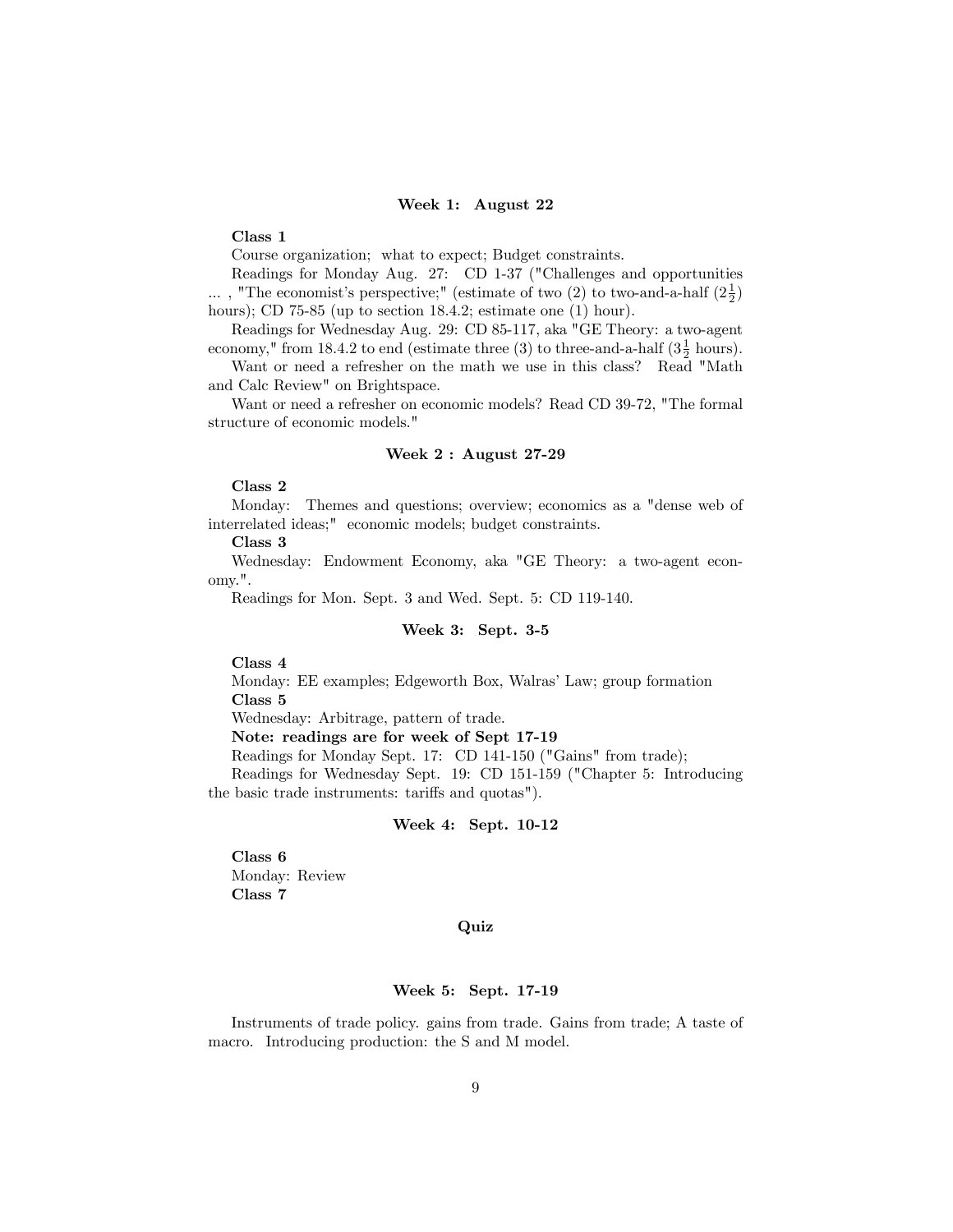Week 6: Sept. 24-26

## Class 8 More S and M

.

#### Week 7: Oct. 1-Oct. 3

Reading: Imperfect competition and trade.

### Week 8: Oct. 9-11

Imperfect competition and trade. Reading: Trade Policy

### Week 9: Oct. 16-18 (Fall Break Oct. 12-13)

Reading: Factors and trade

Week 10: Oct. 22-24

Readings: TBA

Week 11: Oct. 29-31 Week 12: Nov. 5-7 Exam #2 (Approximate date)

Catch-up, review, group preparation

Week 13: Nov. 12-14 Week 14: Nov. 17-25 Thanksgiving Week 15: Nov. 26-28

Week 16: Dec. 3-5 Group Presentations Monday, Dec. 10 5:00 PM: Final reports due

#### Annotated Outline

1. Introduction.

- (a) Challenges and opportunities.
	- i. Challenges: Textile and apparel industries, steel.
	- ii. Opportunities: users of steel, cotton growers, wine makers, country music, pharmaceuticals.
	- iii. Given there are both challenges and opportunities, why have economists (by and large) argued that free trade is good for nation as a whole? That is, what do they mean by "gains from trade?"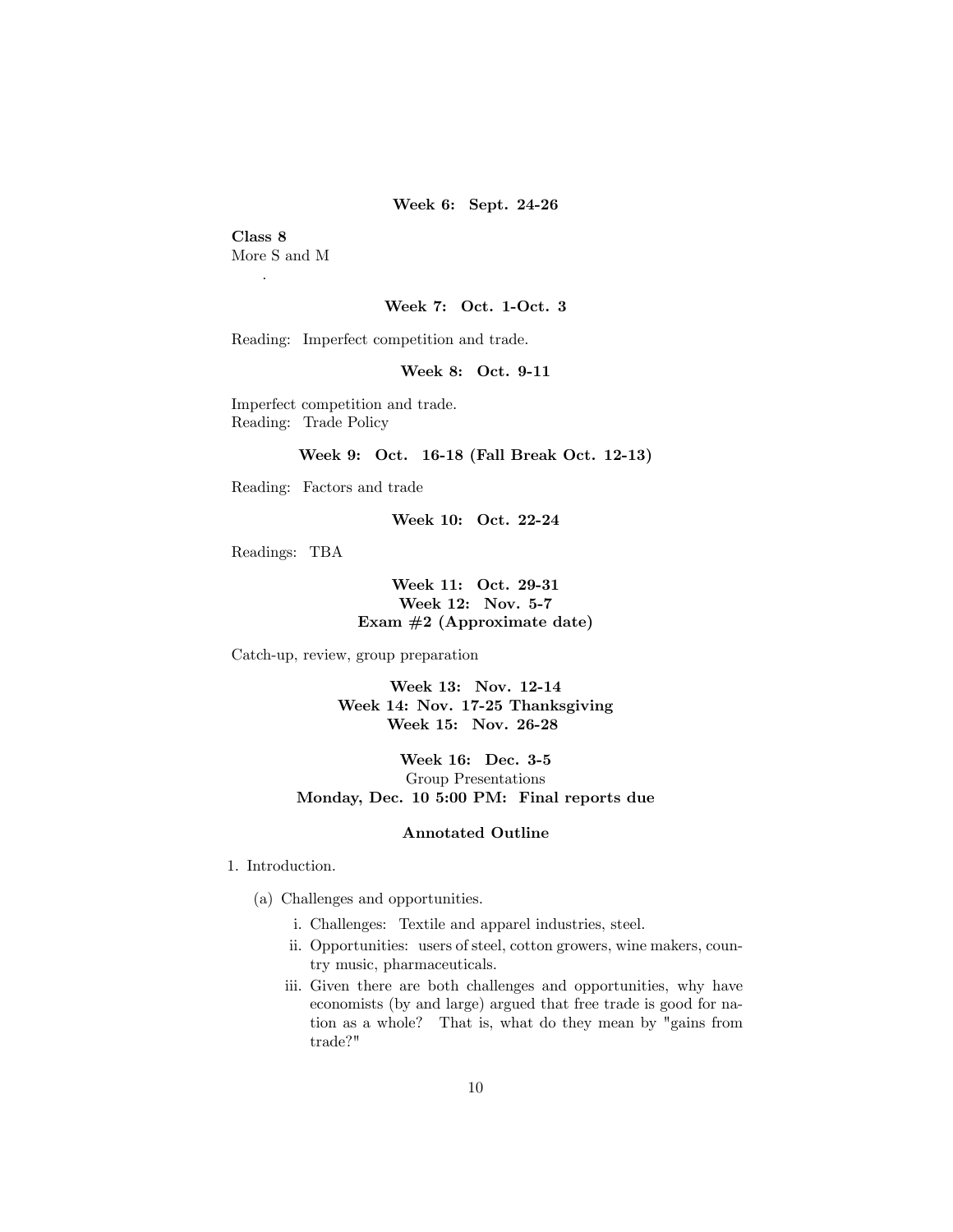- (b) Other challenges and opportunities: values (human rights, environment, labor standards), national security.
- (c) The purview of international economics.
	- i. Economic interactions among economic entities (people, businesses, governments) that reside in different sovereign nations.
	- ii. Trade of two broad classifications:
		- A. Goods and services: "real" part of international economics.
		- B. Assets, especially money and financial assets: open-economy macro.
- (d) A basic paradigm:
	- i. Proximate cause: in absence of trade, differences in prices for same or similar goods.
	- ii. Why different autarkic prices?
		- A. Tastes ("tea-drinking English" and "coffee-drinking French").
		- B. Resources, e.g., capital, labor, natural resources.
		- C. Technology
		- D. Policies
		- E. Institutions.
- 2. The economist's perspective.
	- (a) Formal models.
	- (b) We provide an overview of the key features of the economist's perspective on economic issues.
		- i. The distinctions between macro and micro.
			- A. Nominal and relative prices.
			- B. The "neoclassical paradigm.
			- C. Dynamics.
			- D. Pioneering spirit.
		- ii. Parsimonious model of human behavior.
			- A. Rationality and relentless pursuit of self-interest.
			- B. Trading and substitution possibilities.
		- iii. Context of a "commercial society" informs economists' views on policy.
- 3. The structure of economic models.
	- (a) The value of models: the Monk Problem.
	- (b) Components of models.
		- i. Variables: definition, examples, distinction between exogenous and endogenous.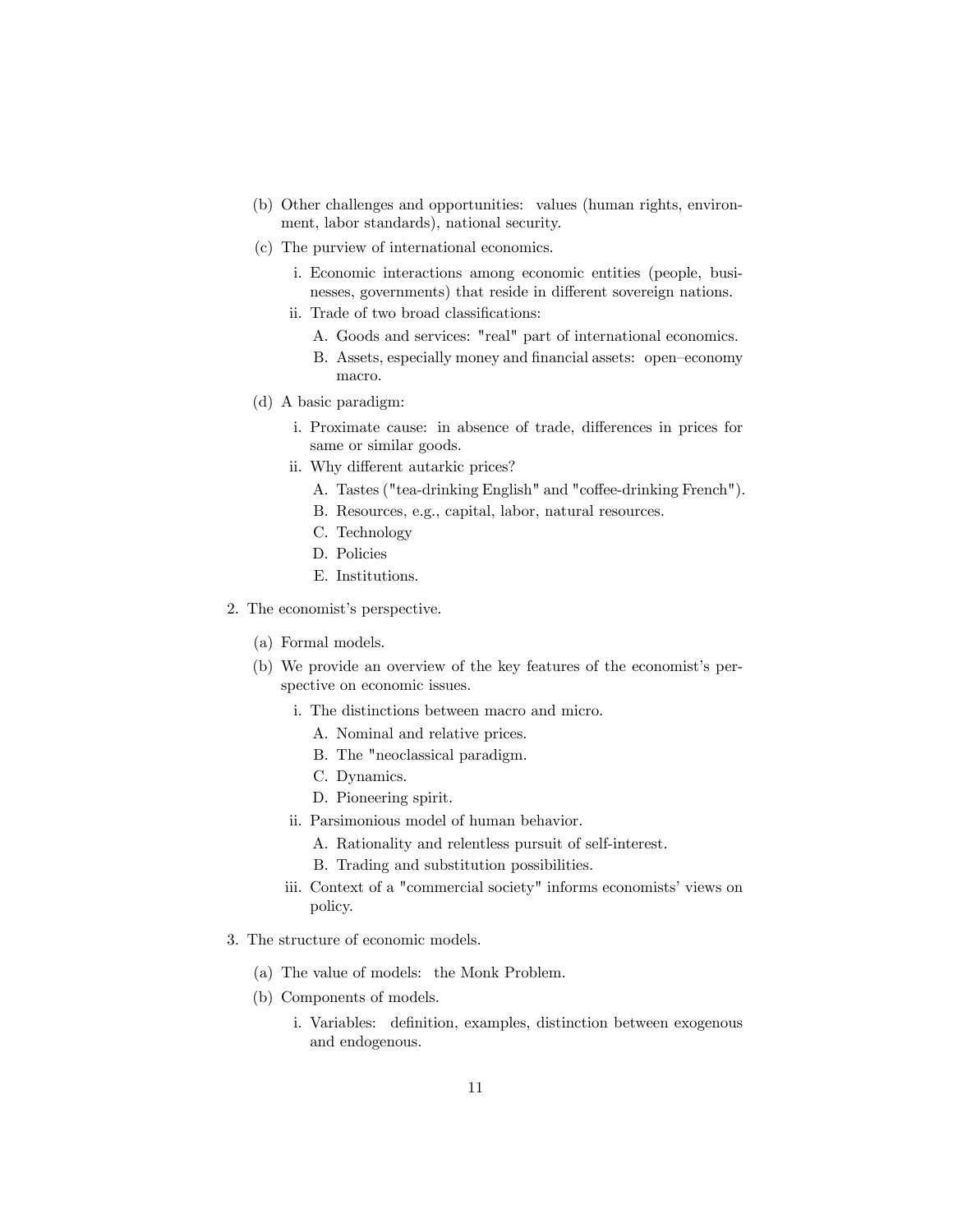- ii. Structural equations: expressing as systematic relationships, i.e., as functions, those logical interrelationships among variables that represent the a priori and theoretical economic knowledge assumed relevant for the issue at hand. These functions can be described by use of functional notation, of tables, or of graphs.
- iii. Curve-shifting as an escape from flatland.
- (c) Solving models.
	- i. The canonical question: what is the relationship between exogenous and endogenous variables? By having this as the canonical question that we ask of models, we both answer the policyrelevant question we usually ask of our models, and we avoid the trap of confusing correlation with causality.
	- ii. Reduced form: a system of equations that represents a solution.
	- iii. Curve-shifting as a representation of a solution.
	- iv. Example: a removal of a sugar subsidy by the EU.
	- v. Evaluation of models.
		- A. What makes a "good" model?
		- B. Unanswered questions and the value of general equilibrium models for international trade issues.
- 4. The endowment economy (pp 75-117), aka "GE Theory: a two-agent economy."
	- (a) Overview (a discussion of the "two-agent economy" chapter and the "trade as arbitrage" chapter which links which links two (2) two-agent economies via arbitrage.) The POW camp/Halloween endowment model, based loosely on a real-world experience, assumes identical endowments but different tastes, both within and across "countries." The use of quotations signals that our examples are not, strictly speaking, countries, but are useful metaphors for actual countries. The stark, simple structure of the model focuses attention on how trade can arise from different tastes (and how economists model the concept of different tastes), how trade between two previously autarkic camps can lead to both winners and losers, and how such trade creates sufficient gains that the winners could compensate the losers and still be as well or better off as under autarky. The endowment model provides an excellent way of illustrating existence of such a compensation scheme. The basic building blocks of this model are specifications of preferences and budget constraints, descriptions of how individuals' optimal choices of commodity bundles depend on these components, and descriptions of how prices and quantities consumed by each individual are determined by the market equilibrium condition. We proceed by first solving for the **autarkic equilib**rium, and then introduce the concept of gains from trades for the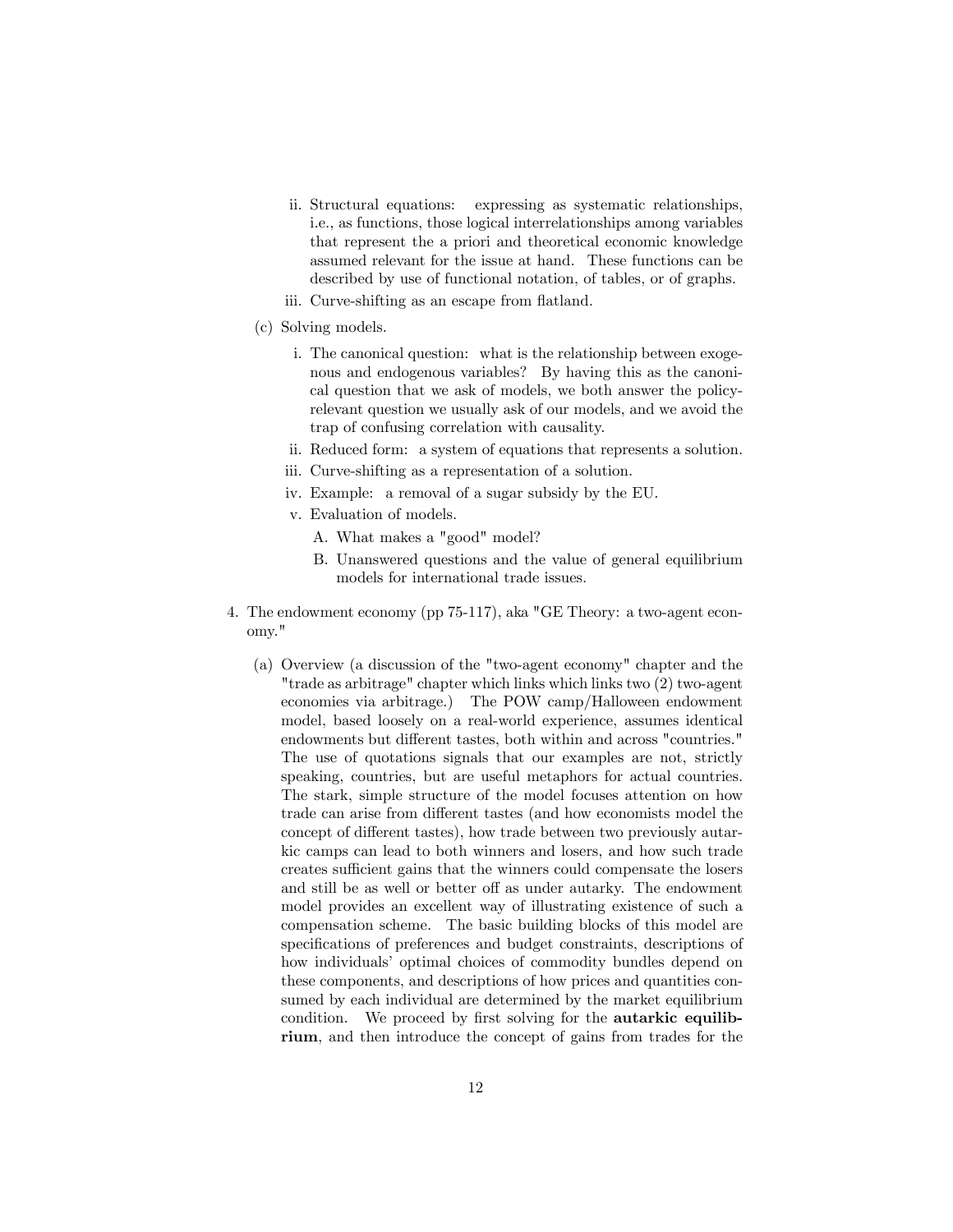two individuals in this economy. The next chapter then shows how arbitrage links two separate economies. We then introduce the concept of "gains from trade" for an economy as a whole. The quotation marks in the preceding sentence are there in part to signify coinage: as economists tend to use the term, it means something much more narrow than what non-economists might think.

- i. Budget constraints. We introduce the concept of "real income" and show how it depends on relative prices.
- ii. Preferences. To develop this model, we review how economists model an individual's preferences or, in equivalent language, an individual's tastes. We emphasize that utility functions can represent preferences, but only provide ordinal rankings of bundles of commodities. This is especially important in international economics because it implies that economists (as economists) cannot measure an individual's satisfaction in any way that would allow interpersonal comparisons of utility. We illustrate with parametric examples what economists mean when they say people have different tastes.
- iii. Solving the sub-model of individual consumer behavior. We describe how individuals are assumed to choose optimal bundles of commodities for given endowments, preferences, and relative prices, i.e., describing how we derive individual demand curves, and how their ordinal well-being is associated with such outcomes. That is, we describe the systematic relationship between each endogenous variable and the exogenous factors and variables, namely tastes, endowments, and relative prices.
- iv. Equilibrium.
	- A. Modeling a market.
	- B. We show how to solve for the equilibrium price in an autarkic economy, and how this price can be used to determine the equilibrium quantities consumed by each individual.
- (b) Edgeworth Box.
	- i. This expansion introduces a diagrammatic tool that will be useful in other models and helps build an ability to use diagrams to analyze models.
	- ii. The expansion self-consciously models how economists generalize their models to incorporate less restrictive assumptions, e.g. expanding the model to one with different endowments.
- 5. Arbitrage: linking two autarkic economies. We show how profit-maximizing arbitrageurs link two geographically distinct economies by "buying cheap" in the home country, transporting, and then "selling high" in the foreign country.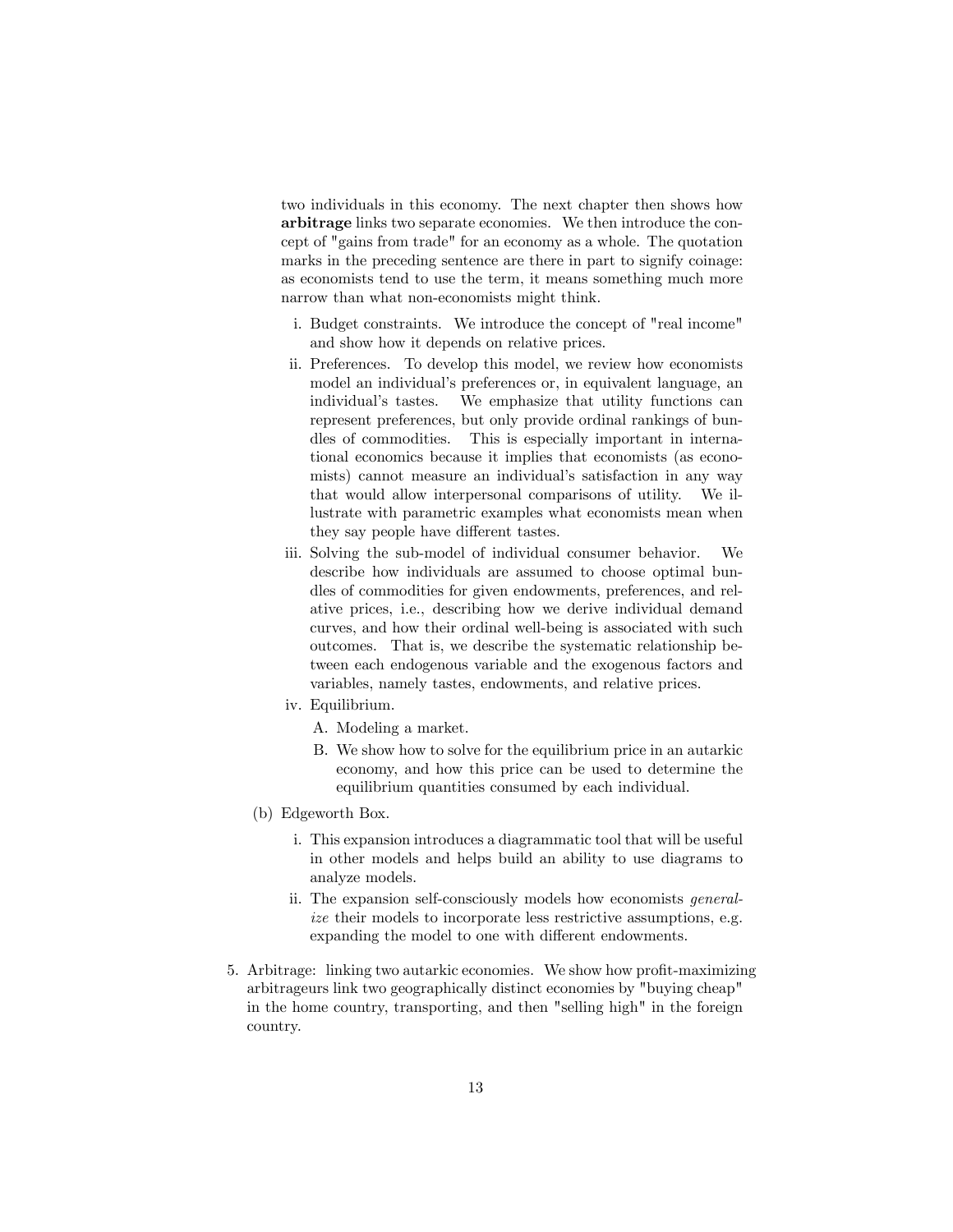- (a) Excess demand and excess supply functions. These economize on information and allow us to diagrammatically represent joint trading equilibrium in the two individual country's markets.
- (b) Trade costs: we show how arbitrageurs' profit-maximizing behavior depends on trade costs.
	- i. This both introduces realism and sets the table for introduction of tari§s, which can be analyzed with the same tools.
	- ii. We introduce non-traded goods, and a rudimentary analysis of the gravity equation.
- (c) Special cases:
	- i. The limiting case of zero transport costs. For later topics, assuming zero transport costs does not influence the key lessons to be learned, and greatly simplifies exposition and analysis.
	- ii. The limiting case of a "small" country. This again sets the table for analysis of many topics most easily explained with the simplification of perfectly elastic excess demand or excess supply functions, which allows us to take foreign prices as exogenous.
- 6. "Gains" from trade.
	- (a) We show how arbitrage can easily create "winners" and "losers" in each country.
	- (b) We show how a feasible redistribution of endowments could leave everybody in a country better off under free trade than under autarky, i.e., we show how a change from autarky to free trade satisfies the Hicks-Kaldor Compensation Criterion. The endowment economy provides a relatively transparent graphical explanation of how this could happen.
	- (c) We introduce ideas about how satisfaction of the Hicks-Kaldor Compensation Criterion can inform thinking about whether a policy of free trade is desireable or not.
- 7. Introducing trade policy instruments: tariffs and quotas.
	- (a) Analytically, the ground has been prepared by our analysis of arbitrage with transport costs.
	- (b) Optimal tariffs:
		- i. Not possible for the "small" economy.
		- ii. For large-country case, we show via example that an optimal tariff exists.
		- iii. We then analyze how two large countries can end up in a prisoners' dilemma equilibrium if they act strategically and engage in a tariff war.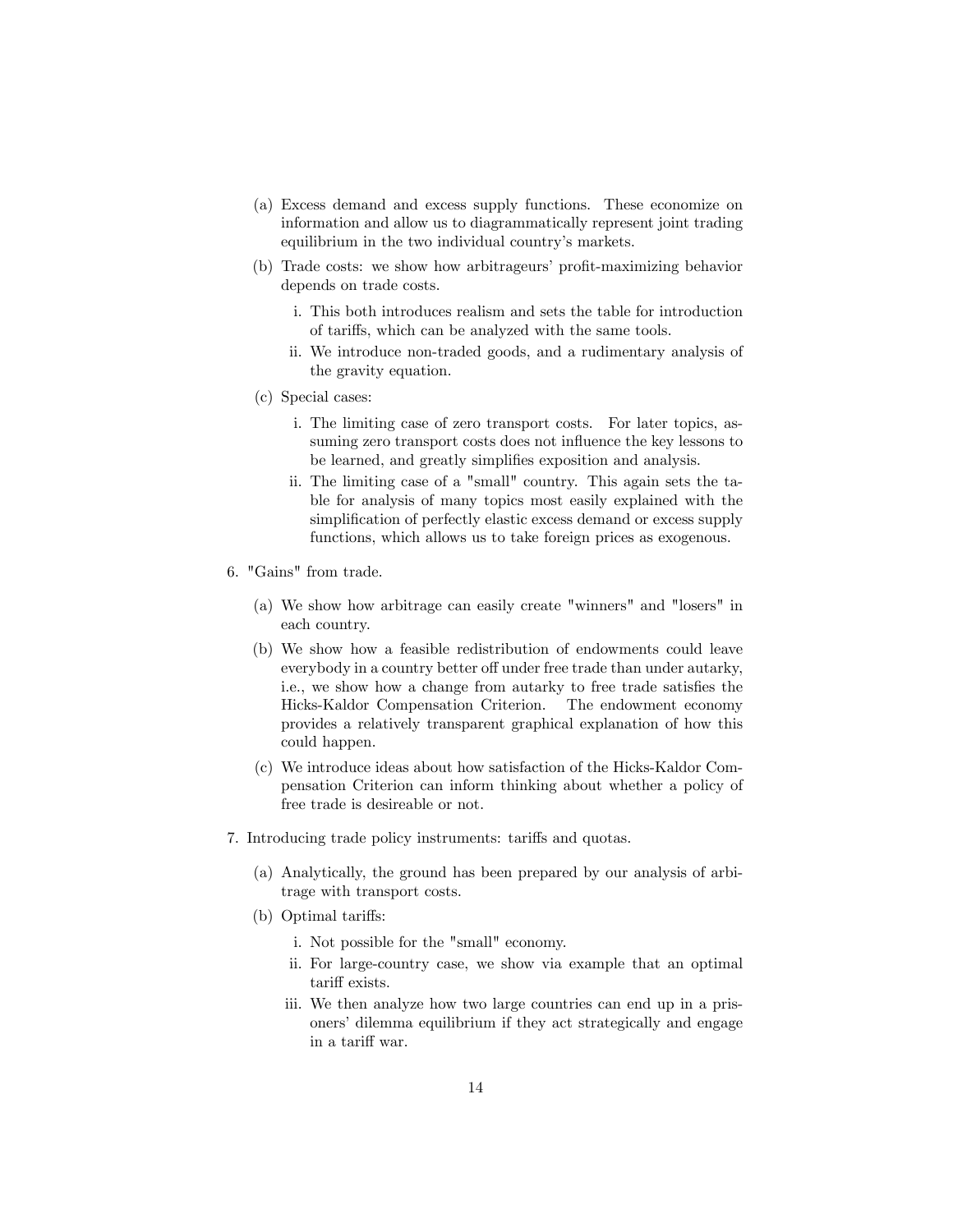- 8. Introducing production: the specific-and-mobile-factors model (aka the S and M model).
	- (a) This model provides the basis for understanding the usual meaning of comparative advantage and for further understanding the distributive effects of trade. It reinforces an understanding of the effects of tariffs and quotas. It also provides an excellent method of making clear why economists do not think of trade policies as "creating" and "destroying" jobs, but rather as shifting jobs from one sector to another.
	- (b) Gains from trade again: how substitution possibilities in production increase the possibilities of gains from trade.
	- (c) Introduction to political economy of trade. Because this model makes clear that there are identifiable winners and losers based on ownership of factors specific to a particular industry, it lends itself to an interpretation of both historical and current trade issues in terms of concentrated interest groups that lobby for protection and diffuse stakeholders that don't lobby for free trade.
	- (d) Ricardo as a special case. The Ricardian model as usually taught can be viewed as a special case. What's usually difficult for students in the Ricardian model is the perfectly elastic labor demand schedules that are implications of linear technologies. Viewing such schedules as a limiting case is less confusing for many students.
	- (e) Why the emphasis on this model as opposed to H-O-S? Most students are most familiar with production functions in which only one factor is variable, and can most easily understand the idea of diminishing marginal productivity and how this, along with profit-maximizing behavior, generates supply curves. The use of CRS production functions with two factors are just more difficult to exposit unless you are satisfied with "show and tell" handwaving. For those of you who missed out on the "show and tell" experience in grade school, weíll elaborate: A student would bring a toy from home, and stand in front of the class and tell them about their toy. The other students didn't get to play with the toy, or understand how it worked in any detail. Undergraduate treatments of H-O-S are frequently like this: they show you the bare bones of the model, and then tell you the results.
- 9. Some basic macro. Students find it hard to relate the micro models to the pervasive public discussions of such things as trade deficits and "the undervalued Renmimbi." This section is designed in part to help readers understand the connections. We introduce this at this point because the necessary micro background is now in place to understand basic macro. This section doesn't rely on anything that follows with respect to real trade, and is not absolutely necessary for an understanding of the following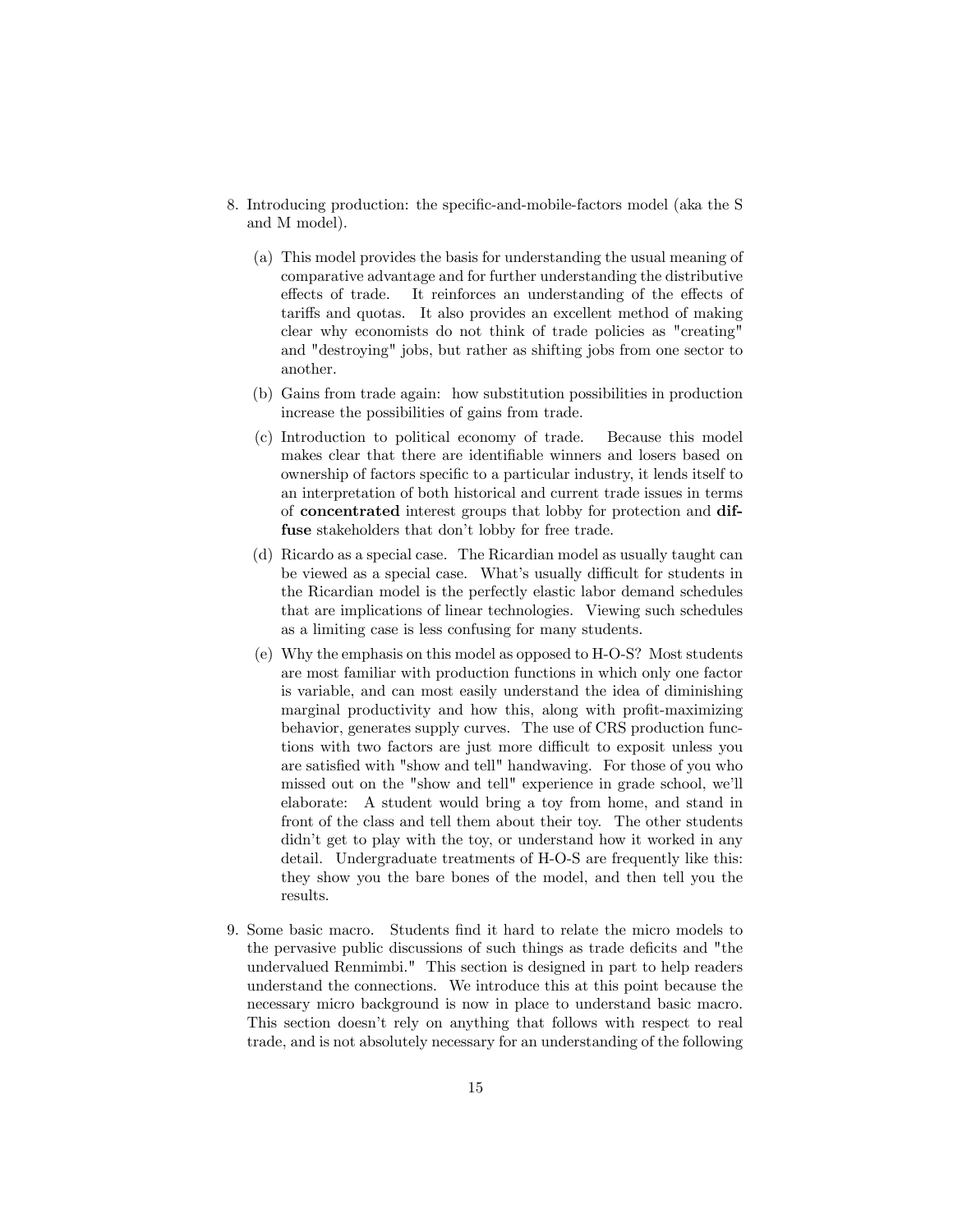real trade models. Nonetheless, we think it enhances understanding of the "real" side, in part because knowing what something is also requires knowing what it isn't. Furthermore, the real/nominal dichotomy is one of the hardest concepts for students: their everyday experience with nominal prices and the use of money for exchange makes it difficult for them to understand how economists have partitioned their analyses into "real" and "monetary." Introducing some basics early on helps reinforce the distinctions and help them identify what problems are fruitfully tackled as "real" and which ones as "nominal."

(a) Intertemporal considerations. One frequent point of disconnect between the classroom and what is "in the news" is the ubiquitous appearance of articles and commentary on trade and current account deficits, but the assumption of balanced trade in the basic textbook model. This chapter helps remove this disconnect by providing a bridge between the static trade models, in which trade and current account balances are always zero, and the always-in-the-news concerns about non-zero balances. We first derive national intertemporal budget constraints that show the link between the current account and the change in net foreign assets. We then use this to show that the present discounted value of exports (plus inherited net foreign assets) equals the present discounted value of imports. This allows us to argue that a reinterpretation of our static models as models of an economy over its "lifetime" keeps intact the basic results about patterns of trade, gains from trade, and the key result that "exports pay for imports." This last point is especially important because it implies that under reasonable assumptions, import restrictions that save jobs in import-competing industries also cost jobs in export sectors. We think one of the important tasks of teaching international economics is to emphasize the less obvious but necessarily true implications of any particular trade policy.

We also introduce the workhorse model of intertemporal macro, the two-period endowment economy model. Because of the careful development of the coffee/tea endowment economy model, we can proceed relatively quickly by exploiting the isomorphism of trade between coffee and tea to trade of "goods today" for "goods tomorrow."

- (b) Money. We introduce the rudiments of money demand and money supply, emphasizing the distinction between the price level and the nominal exchange rate, which are most fruitfully thought of as monetary phenomenon, and relative prices and the real exchange rate, which are not monetary phenomenon.
- (c) Exchange rates in the long run.
- 10. The H-O-S model. This can be thought of as the "long run" of the specific and mobile factors model. We develop "from the ground up" the features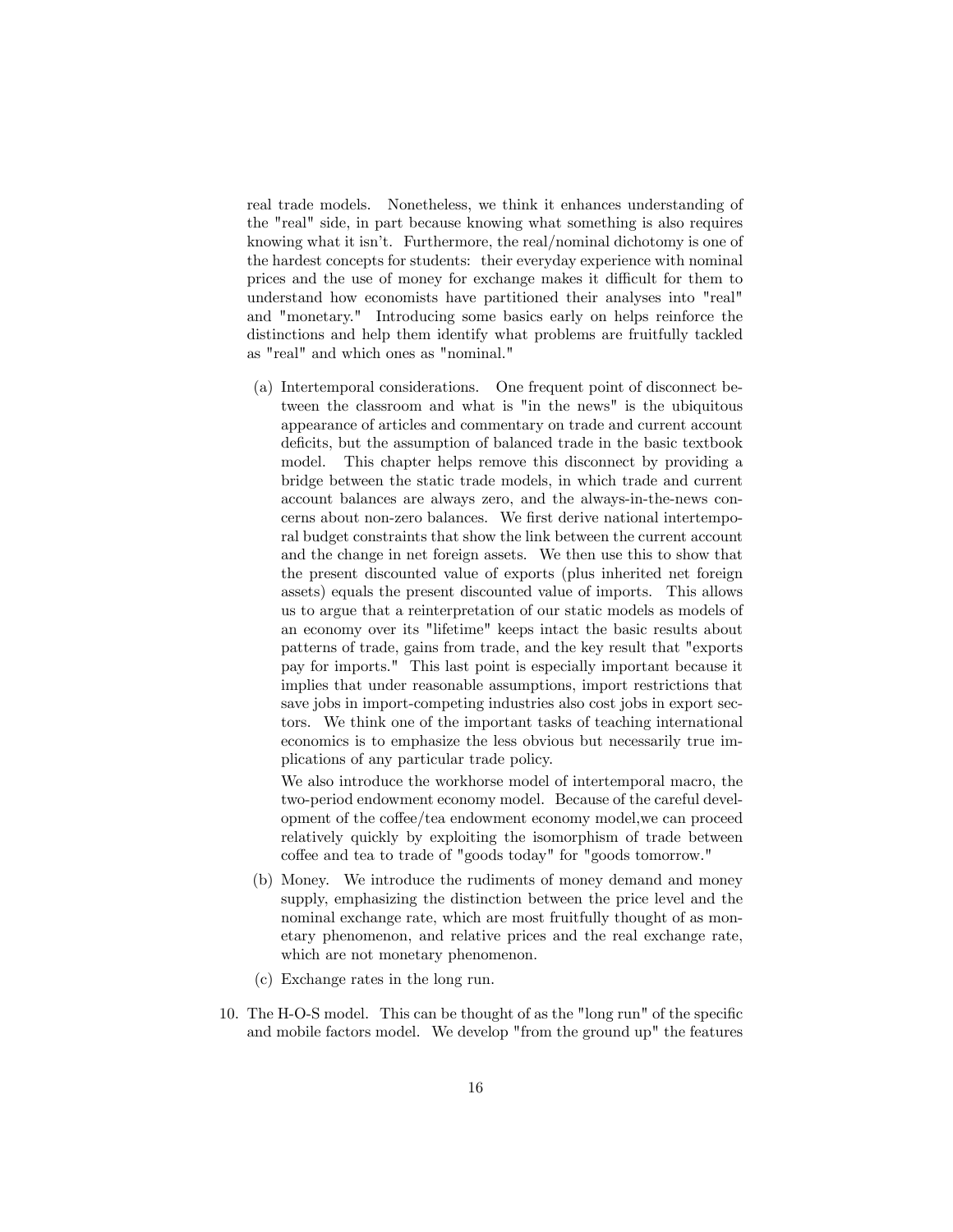of constant returns to technology that are crucial for understanding this model. We conclude with a thorough review of the empirical evidence that has led to adjustments in how economists now think of the predictions of this model.

- 11. Imperfect competition and trade.
- 12. Policy. Note that we already have analyzed tariffs and quotas
	- (a) An overview of how economists think about policy. We plan to provide this because trade policy can profitably be viewed as a subset of generic economic policy. This helps emphasize that there are no "theorems" from economic analysis that tell us the "right" policy, but rather that economic analysis can help us understand the trade-offs involved in any policy choice.
	- (b) History and institutions. Here we provide a narrative of trade policy history and a discussion of the institutions that have arisen.
	- (c) Specific issues.
	- (d) Dumping; Dumping is a charge leveled more and more frequently by firms and industries in the United States. Along with being an important policy issue, it affords an interesting look at the asymmetries in governmental goals for domestic policies vis a vis governmental goals for international trade policies.
		- i. Analogy to predatory pricing.
		- ii. Description of the policy process.
		- iii. A digression on fairness. Political economy of trade.
- 13. The distorted economy.
	- (a) A general proposition in economic theory goes under the rubric of "the theorem of the second best." Roughly, it says that if an economy is characterized by more than one deviation from the assumptions of perfect competition, e.g., the economy has a pollution externality and a tariff, then it is **not** necessarily a potential Pareto improvement to "fix" only one of the distortions in the economy. Put another way, in an economy that is characterized by a "distortion", imposition of a tariff (or some other trade impediment) may produce a potential pareto improvement. That is, the theoretical presumption of free trade as a potential pareto improvement over a policy of trade impediments such as tariffs, quotas, and the like, does not hold when the assumptions of perfect competition are violated. On the face of it, this result would seem to render enthusiasm for free trade a purely theoretical exercise about mythical economies, because casual observation suggests every economy has many distortions, e.g., pollution externalities, monopolies, oligopolies, etc..